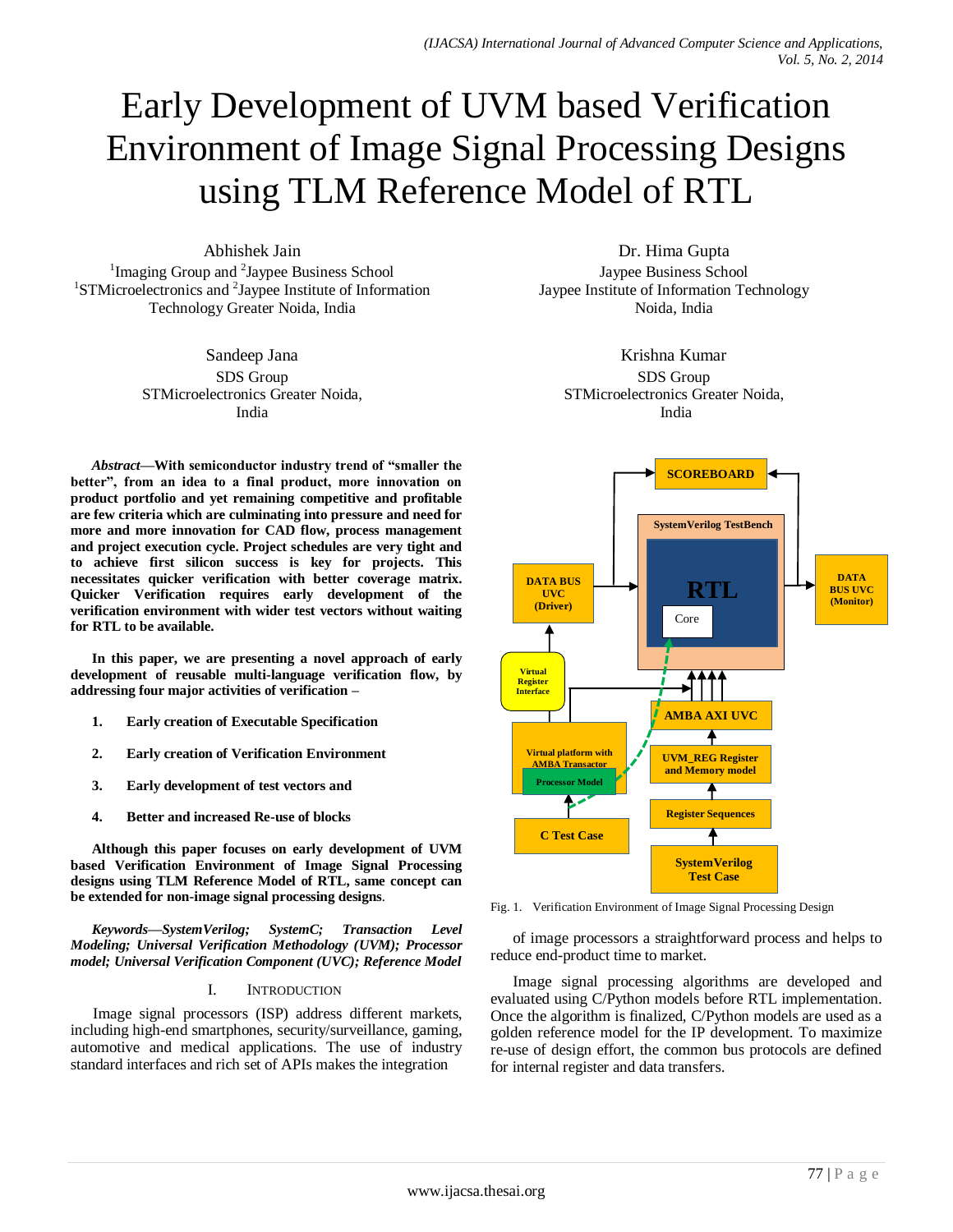A combination of such configurable image signal processing IP modules are integrated together to satisfy a wide range of complex image signal processing SoCs [1].

In Verification Environment of Image Signal Processing design as shown in figure 1, Host interface path is used to do programming of configurable blocks using SystemVerilog UVM based test cases. UVM\_REG register and memory model [20] is used to model registers and memories of DUT. DUT registers are written/read via control bus (AXI3 Bus here) UVC. RTL control bus interface acts as target and control bus UVC acts as initiator. The target control interface of the ISP RTL is driven by control bus UVC (configured as initiator).After register programming is done, image data(random/user-defined) is driven to the data bus interface by the data bus UVC and the same data is also driven to the reference model. Output of the ISP RTL is received by the receiver/monitor of the data bus UVC. Scoreboard compares the output of RTL and reference model and gives the status saying whether the both output matches or not.

'C' test cases are used for programming of RTL registers/memories via CPU interface. C test cases control the SystemVerilog Data Bus UVC using Virtual Register Interface (VRI) [15], [18]. VRI layer is a virtual layer over verification components to make it controllable from embedded software. It gives flexibility to Verification Environment users to use the Verification IPs without knowing SystemVerilog.

Generally, development of Verification Environment for verification of designs is started after availability of the RTL. Thus, significant time is spent for setup and debugging of verification environment after release of RTL which results in delay in start and completion of verification of the designs. It is required to find ways to start developing the Verification Environment much before the arrival of the RTL so that when RTL is available, Verification Environment can be easily plug and play and verification of the designs can be started quickly. Use of TLM reference model of RTL for development of Verification Environment much before arrival of RTL proves to be good solution for the above mentioned problem.

This paper is focusing on early development of UVM based Verification Environment of Image Signal Processing designs using TLM Reference Model of RTL before availability of the RTL. Early development of Verification Environment of Image Signal Processing designs is described in detail in Section II.

## II. EARLY DEVELOPMENT OF UVM BASED VERIFICATION ENVIRONMENT

## *A. Modeling of ISP designs*

A loosely timed high level model of the ISP block is generated at algorithmic functional level using C/C++/SystemC and with TLM-2 interface.

The SCML – SystemC Modeling Library, an open source SystemC library from Synopsys Inc. [26] is being used here.

The purpose of this model generation is to use this as a reference model. We may say it as a "Golden Reference Model" or "Executable Functional Specification" of the ISP

designs. From functional and structural perspective this model can be divided in two major spaces.

**First space -** the algorithmic computational part, is mainly responsible for image processing using various algorithms involved for image manipulation from the incoming image stream data.

**The second space** – a TLM interface, is responsible for all kinds of communication to external IPs and other system blocks.

Register interface of this model is generated using IP-XACT tools. And algorithmic part is manually implemented.

## *B. Testing of Executable Spec only*

To test the TLM ISP model, an environment is developed using Python (an open source scripting language) and Synopsys Pa-Virtualizer Tool Chain.

The test environment has following major components:

- Test bench in Python
- Configuration file reader in Python
- Raw Data Reader
- ISP model
- Input data injector in Python
- Output data receiver in Python
- Output data checker in Python
- Synopsys Pa-Virtualizer Tools Chain for GUI, debugging, and simulation

XML file format is used for test bench configuration and passing other parameter to the testing environment.



Fig. 2. ISP Model Testing Environment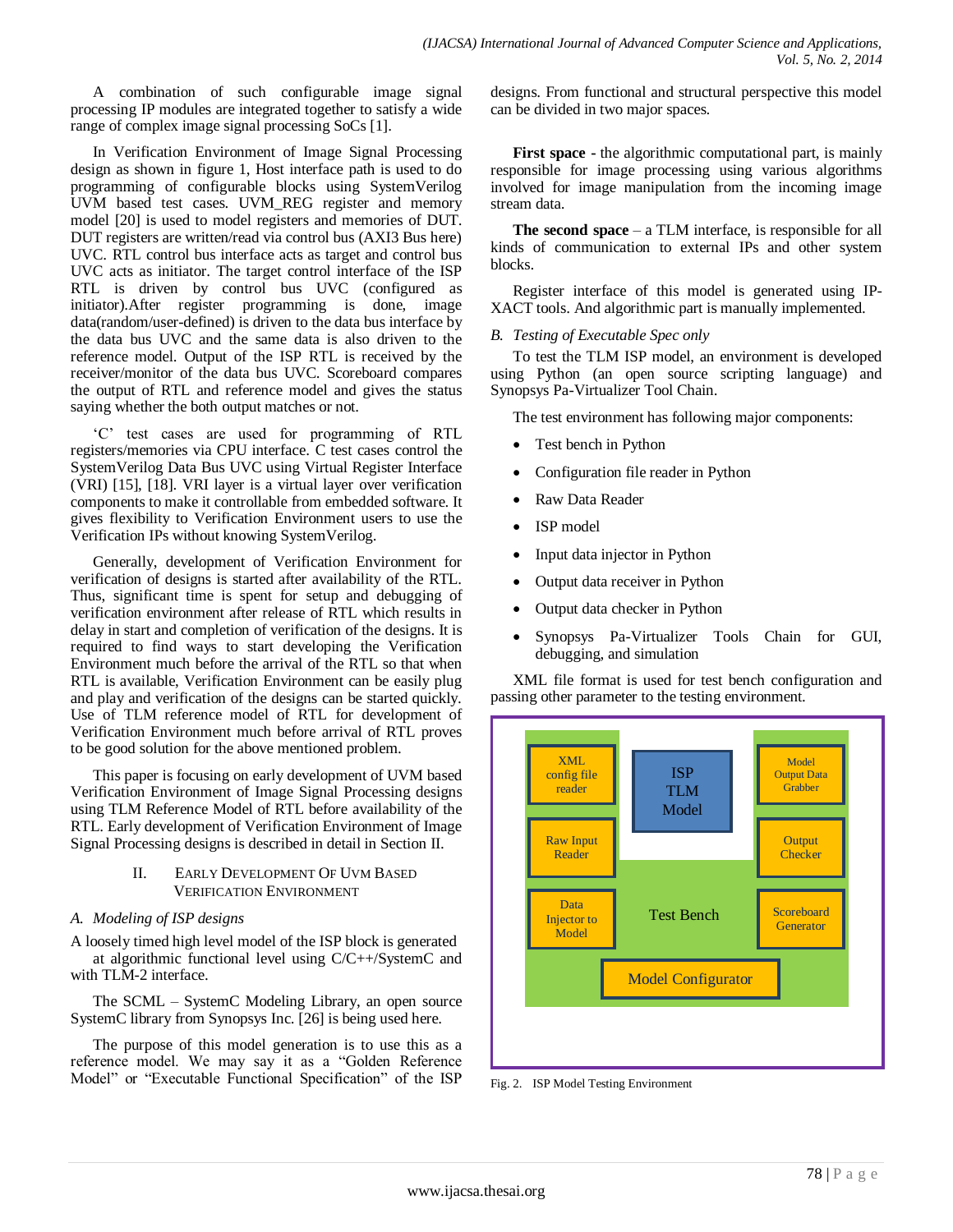## *C. Use of TLM ISP Model for early development of RTL Verification Environment*

After the ISP model is proved to be functionally correct, the same model is used for early development of RTL functional verification environment.

A suitable TLM sub-system is designed. This TLM subsystem consists of various models namely; ISP functional model, AXI BFM, configurable clock generators model, configurable reset generator model, memory model, configurable interconnect etc. All these are pure SystemC models. AXI BFM is provided to interact with other part of the world.

ISP RTL block needs exhaustive verification, which is possible only when the RTL is ready. But, development of RTL design takes time, which means verification of RTL design can't be possible before it becomes available. To shorten this sequential activity, functional model of ISP is used to prepare the early verification environment.

A SystemVerilog test bench wrapper is created over SystemC/TLM ISP sub-system. This SystemVerilog test bench interface with the RTL verification environment.

## *D. Virtual Platform Sub-system*

When all components of platform are in TLM/C, means C/C++ are used as modeling language; we call it a Pure Virtual platform. In typical verification environment, generally all verification components are not only TLM based but also of different verification languages thus making it a Multilanguage heterogeneous simulation environment. For developing early verification environment, TLM based subsystem is developed which consists of every block in TLM/C. This TLM based Sub-system is model of RTL.

In the above mentioned RTL verification environment, a processor model is used which enables us to early develop 'C' test cases for programming of RTL registers/memories via CPU interface. The challenge is to keep the verification environment independent of "C" test cases. We don't wish to compile every time whenever there is change in application code. To be able to achieve this, a sub-system is designed which consists of models of bus interfaces, like AXI BFM, a "generic" processor model, model of memory, etc. an independent "C" program/test case is written to do all the programming and configuration, which in turn runs on processor model of this sub-system. This sub-system is active element in programming phase, but becomes passive once the programming is complete.

Virtual platform sub-system can be represented in following block diagram.



Fig. 3. Virtual Platform Sub-system

## *E. Virtual Register Interface (VRI)*

Today, most of the embedded test infrastructure uses some adhoc mechanism like "shared memory" or synchronization mechanism for controlling simple Bus functional models M (BFMs) from embedded software.

In order to provide full controllability to the "C" test developer over these verification components, a virtual register interface layer is created over these verification environments which provides the access to the sequences of these verification environment to the embedded software enabling configuration and control of these verification environments to provide the same exhaustive verification at SoC Level.

This approach addresses the following aspects of verification at SoC Level:

- $\triangleright$  Configuration and control of verification components from embedded software.
- Reusability of verification environments from IP to SoC.
- Enables reusability of testcases from IP to SoC.
- $\triangleright$  Providing integration testcases to SoC team which is developed by IP verification teams.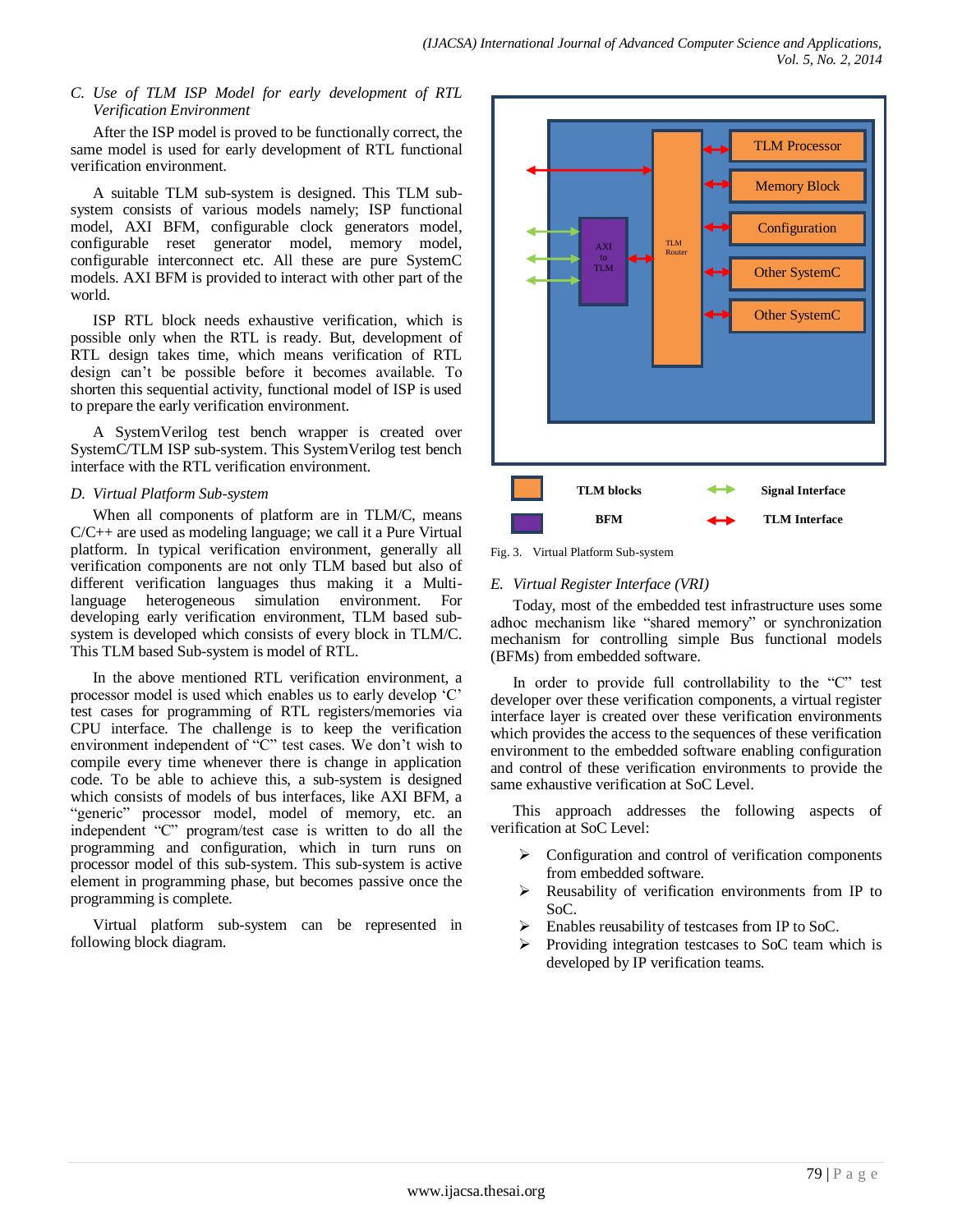It has been achieved by using Virtual Register Interface (VRI) layer over Verification components [18]. VRI layer over verification components is –

- $\triangleright$  A virtual layer over verification environment to make it controllable from embedded software
- Provides high level C APIs hiding low level implementation



Fig. 4. Virtual Register Interface (VRI)

–

An example of C test case using VRI interface is as follows

```
vr_enet_packet pkt;
vr_enet_packet rx_pkt;
rx_pkt.data = new vri_uint8_t[2000]; //create buffer for 
receiving data
```

```
pkt.packet_kind = ETHERNET_802_3;
pkt.data_length = 0; //RANDOM DATA
pkt.dest_addr_high = 0x11ff;
pkt.src_addr_high = 0x2288;
pkt.tag_kind = UNTAGGED;
pkt.tag_prefix = 0x1234;
pkt.s_vlan_tag_prefix = 0x5678;
pkt.err_code = 0;
for (int i=0;i<100;i++) {
 pkt.dest_addr_low = i;
 pkt.src_addr_low = i+1;
  enet_send_pkt(0,&pkt); //send packet to ENET UVC 
instance0 (MAC)
  enet_recv_pkt(1,&rx_pkt); //receive packet from ENET UVC 
instance1 (PHY)
  compare_pkt(pkt,rx_pkt);
};
```
*F. Flow used for Design Verification* 

Much before arrival of RTL, C/Python model of image signal processor designs is developed for algorithm evaluation. Then, TLM/SystemC model of the design is created from C/Python model. After proper exhaustive validation of the model with required test vectors, the model qualifies as an Executable Golden Model or Executable Specification means a 'living' benchmark for design specification. Enabling the use of TLM Model as DUT expedites development and better proofing of the verification environment with wider test vectors without waiting for RTL to be available.

Standard 'interfaces' are used to enable the reuse of verification components. In addition to standard method of bus-interface or signals level connectivity, UVM Multi-Language Open Architecture is used to connect System Verilog TLM port directly to SystemC TLM port which gives advantage of better simulation speed and better development/debug cycle in addition of clean, better and easy connectivity/integration of blocks. Presence of TLM components gives us flexibility to make backdoor direct access to the DUT registers and memories.



Fig. 5. Early development of Verification Environment using TLM Model

A processor model is used which enables us to early develop 'C' test cases for programming of RTL registers/memories via CPU interface. Same 'C' test cases are used for controlling the SystemVerilog UVC's using Virtual Register interface (VRI) layer. In our verification environment, alternative Host interface path is used to do programming of configurable blocks using SystemVerilog UVM based test cases.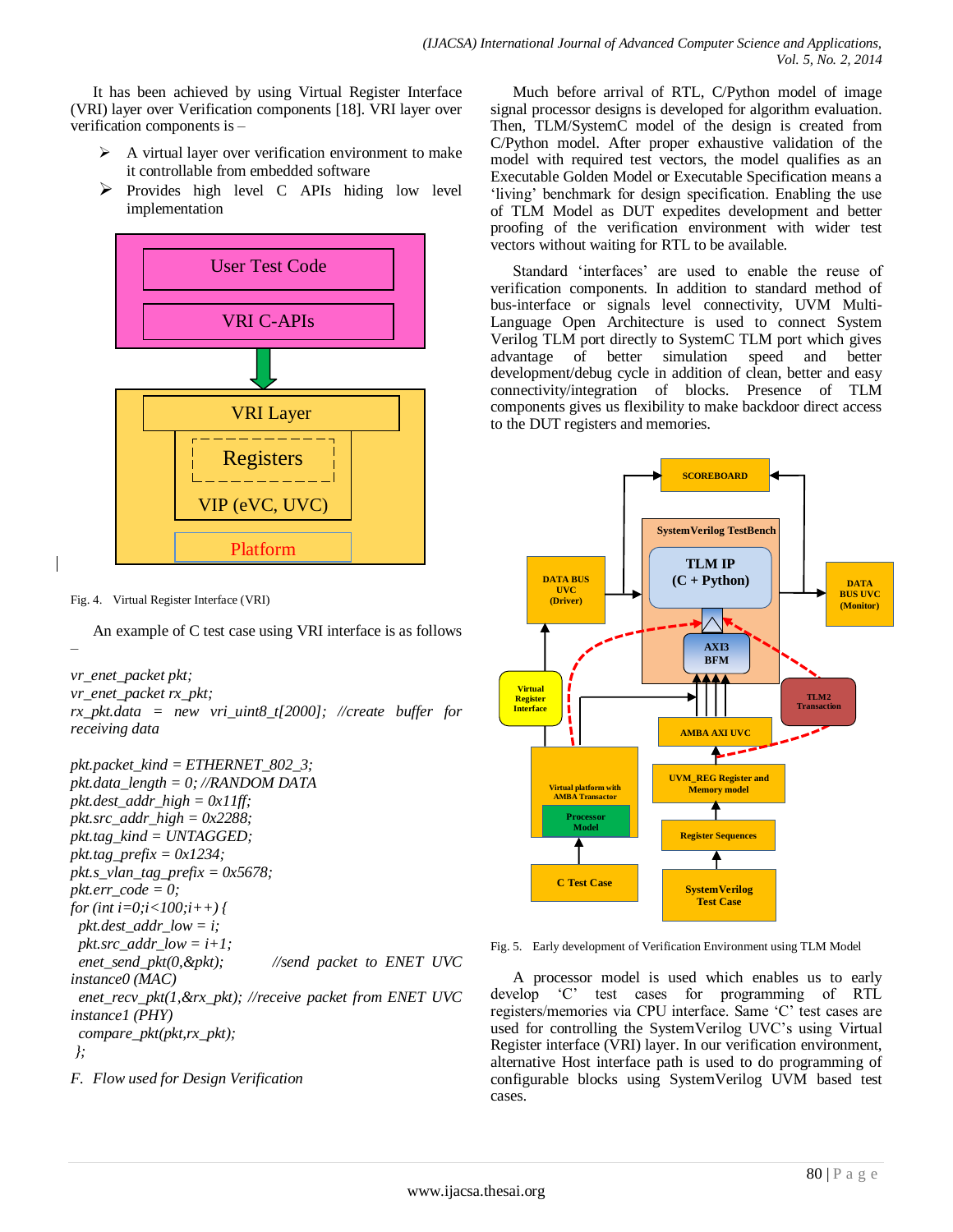In both above cases, control/data flows across both TLM and bus interface boundaries. This method enhances the chances of re-using different already existing blocks in flow. IP-XACT based tools are also used for automatically configuring the environment for various designs.

By the time RTL arrives, complete verification environment and test-vectors are ready with sufficient sanctity, thus eliminating the number of verification environment issues which may arise when actual RTL verification is started. When RTL arrives, the TLM/SystemC model is simply replaced with RTL block with reuse of maximum of other verification components. This enhances the rapid/regress testing of design immediately. Also same C test cases can be run on actual core.



Fig. 6. : Reuse of early developed Verification Environment

#### III. RESULTS

Using TLM reference model of the RTL, UVM based Environment for verification of design is developed without waiting for RTL to be available. Significant reduction in overall verification time of the design is achieved.

## IV. CONCLUSIONS

TLM/SystemC reference model of the design is the key component to enable the early development of Verification Environment without waiting for RTL to be available. UVM based early verification Environment is developed using TLM/SystemC reference model of the design. Verification Environment is developed both with Host interface and Core using Virtual Register Interface (VRI) approach. IP-XACT based tools are used for automatically configuring the Verification Environment. Testing of features of Verification Environment at TLM abstraction level runs faster and thus, it overall speeds up functional verification. Same environment can be reused from IP level to SOC level or from one SOC to another SOC with no/minimal change. Verification Environment is reusable both vertically and across projects thus saving further time across projects.

## ACKNOWLEDGMENT

The authors would like to specially thank to their management Giuseppe Bonanno (CAD Manager, Imaging Division, and STMicroelectronics) and Antoine Perrin (Manager, SDS Team, STMicroelectronics) for their guidance and support. We would also like to thank management and team members of Imaging Division, STMicroelectronics; Faculty members and peer scholars of JBS, Jaypee Institute of Information Technology University and also Cadence team for their support and guidance.

#### **REFERENCES**

- [1] Abhishek Jain, Giuseppe Bonanno, Dr. Hima Gupta and Ajay Goyal, "Generic System Verilog Universal Verification Methodology Based Reusable Verification Environment for Efficient Verification of Image Signal Processing IPs/SOCs", International Journal of VLSI Design & Communication Systems, 2012.
- [2] Abhishek Jain, Piyush Kumar Gupta, Dr. Hima Gupta and Sachish Dhar, "Accelerating System Verilog UVM Based VIP to Improve Methodology for Verification of Image Signal Processing Designs Using HW Emulator", International Journal of VLSI Design & Communication Systems, 2013.
- [3] Abhishek Jain, Mahesh Chandra, Arnaud Deleule and Saurin Patel, "Generic and Automatic Specman-based Verification Environment for Image Signal Processing IPs", Design & Reuse, 2009.
- [4] Mark Glasser, "Open Verification Methodology Cookbook", Springer, 2009.
- [5] Iman, S., "Step-by-Step Functional Verification with SystemVerilog and OVM", Hansen Brown Publishing, ISBN: 978-0-9816562-1-2, 2008.
- [6] Rosenberg, S. and Meade, K., "A Practical Guide to Adopting the Universal Verification Methodology (UVM)", Cadence Design Systems, ISBN 978-0-578-05995-6, 2010.
- [7] Stuart Swan, "An Introduction to System Level Modeling in SystemC 2.0", Cadence Design Systems, Inc. May 2001.
- [8] Adam Rose, Stuart Swan, John Pierce, Jean-Michel Fernandez, "Transaction Level Modeling in SystemC", Cadence Design Systems, Inc., 2005.
- [9] [Frank Ghenassia,](http://link.springer.com/search?facet-author=%22Frank+Ghenassia%22) "Transaction Level Modeling with SystemC TLM Concepts and Applications for Embedded Systems", ISBN: 978-0-387- 26232-1, 2010.
- [10] Daniel D. Gajski,"System-Level Design Methodology", www. cecs.uci.edu [/~gajski,](http://www.cecs.uci.edu/~gajski) 2003.
- [11] Lukai Cai and Daniel Gajski, "Transaction Level Modeling: An Overview", {lcai[, gajski}@cecs.uci.edu,](mailto:gajski%7d@cecs.uci.edu) 2003.
- [12] Farooq Khalid Chughtai, "Accurate Performance Exploration of System- on-Chip using TLM", 2012.
- [13] Thorsten, "System Design with SystemC", Kulwar Academic Publishers Group, 2002.
- [14] Sandeep Jana, Geetika Agarwal and Kishore Sur, "Unique Approach for System Level Verification Using Scalable and Reusable Verification IP with TLM Infrastructure". CDNLive 2010.
- [15] Sandeep Jana, Krishna Kumar, Sonik Sachdeva, Swami Venkatasen and Debjoyoti Mukherjee, "TLM Based software control of UVCs for Vertical Verification Reuse:, CDNLive 2012